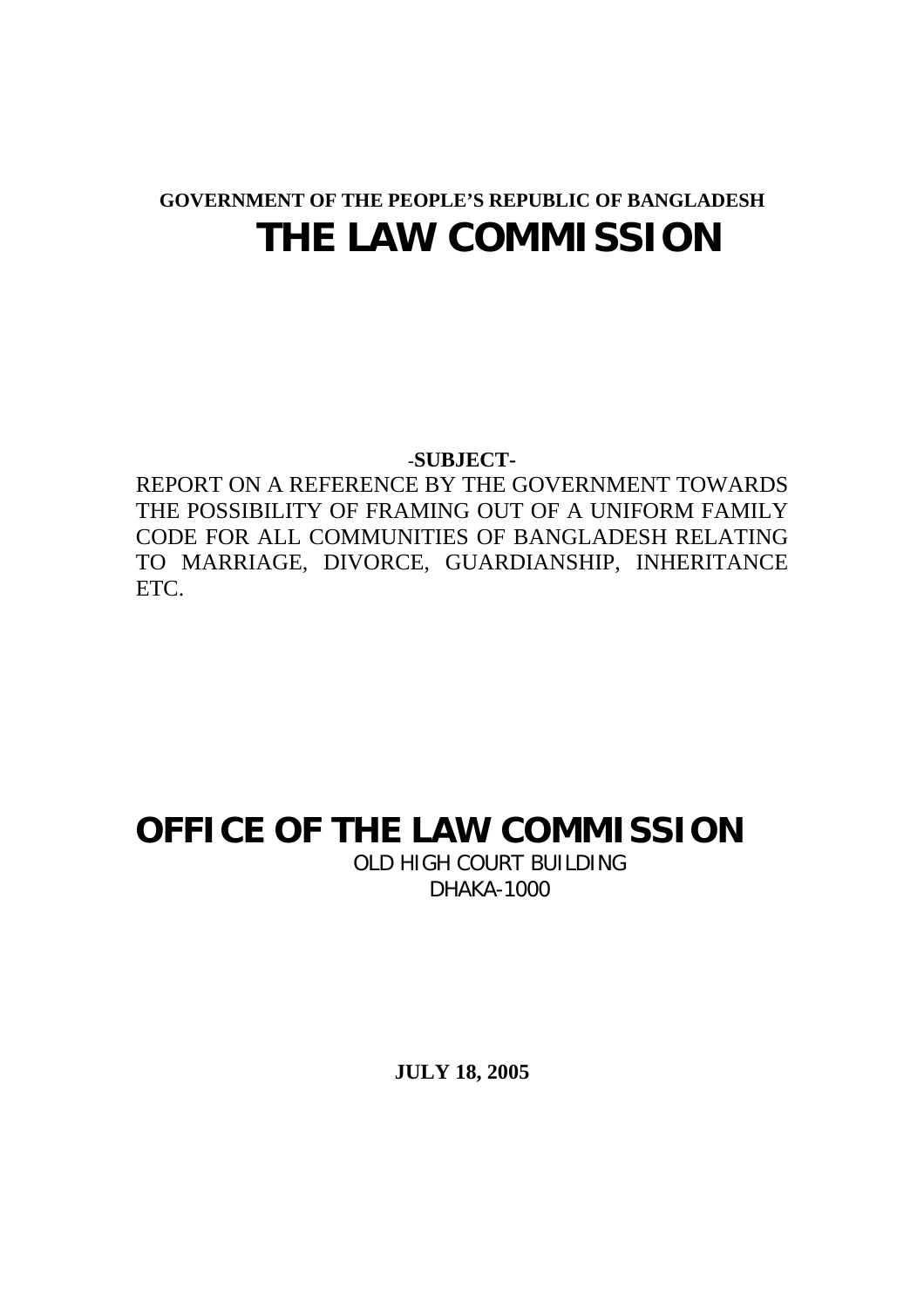## **Opinion on the Study Report for Marriage, Inheritance and Family Laws in Bangladesh Towards a Common Family Code**

The UNESCO and Women for Women have jointly prepared a Study Report in respect of "Marriage, Inheritance and Family Laws in Bangladesh — Towards a Common Family Code" and submitted the same to the Government in the Ministry of Law, Justice and Parliamentary Affairs for its opinion on the report. The Government have thereafter referred the joint study report to the Law Commission for our opinion in the matters raised in the Report vide Memo No-177 ( $\vec{q}$ ) dated 23/03/05.

We have gone through the study report. It appears to have focused on discriminations between male and female i.e. gender inequality, in the personal laws of all communities in Bangladesh. To remove their perceived gender discrimination, the Study Team in their report proposed for reforms in all the religious laws for the purpose of making a Common Family Code for the people of all communities in Bangladesh.

Our opinions on the proposal for reforms of the religious laws of all communities "Towards a Common Family Code" are given below:-

**1.** The Muslim religious law is originated from Quranic Verses and from Sunnah, Ijma and Qiyas. Qur'an, the religious Book of the Muslims, is the first source of Muslim law. It is an article of faith of all Muslims that Qur'an is not the handicraft of an artful human being, but a revealed Book through which Allah Himself has revealed His thoughts and directions upon all mankind. A large part of Qur'an contains laws and codes of conduct and are, therefore, immutable and beyond the jurisdiction of any human being to amend or alter. The Sunnah, Ijma and Qiyas have all contributed to the development of Muslim law where the Qur'an is silent or where the interpretation of its verses needed authoritative pronouncements from unimpeachable sources. Muslim family law affairs covering marriage, divorce, maintenance, dower, guardianship, inheritance etc. are all included in the huge mass of Muslim law developed over a period of fifteen hundred years. To take up a position that these laws should be suitably changed so as to fit in with a Common Family Code of all faiths and denominations is not merely an intellectual decision, but basically a decision as to whether the Muslims of Bangladesh should give up Qur'an as a revealed Book or not. The Law Commission has no hesitation to say that the Muslims of Bangladesh would rise in revolt as one man if they are asked to give up a basic tenet of their faith.

The Muslim Personal Law (Shariat) Application Act, 1937 (XXVI of 1937) is still an existing law in Bangladesh providing for the application of Muslim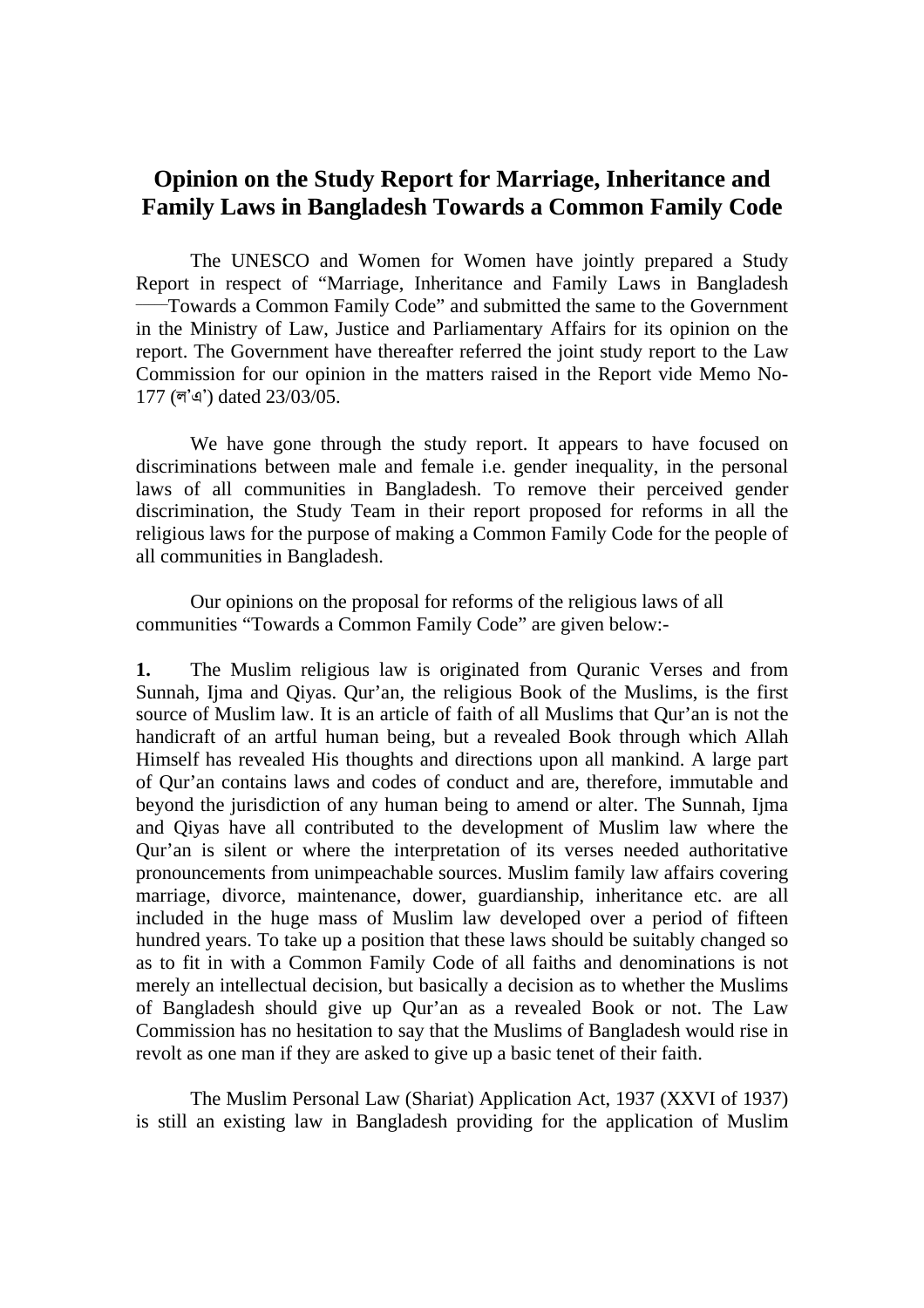Personal Law in all matters relating to Muslim Family Affairs. A reference may be made to the case of Hefzur Rahman Vs Shamsun Nahar Begum, 51 DLR (AD) 172, in which a question of maintenance of a divorced Muslim woman was decided by the Appellate Division. Justice Mustafa Kamal (then a Judge of the Appellate Division) in his Judgment has quoted section 2 of the Muslim Personal Law (Shariat) Application Act, 1937 which is as follows:

"2. Application of Personal Law to Muslims- Notwithstanding any custom or usage to the contrary, in all questions (save questions relating to agricultural land) regarding intestate succession, special property of females, including personal property inherited or obtained under contract or gift or any other provision of Personal Law, marriage, dissolution of marriage, including talaq, ila, zihar, lian, khula and mubara'at, maintenance, dower, guardianship, gifts, trusts and trust properties, and wakfs (other than charities and charitable institutions and charitable and religious endowments) the rule of decision in cases where the parties are Muslims shall be the Muslim Personal Law (Shariat)."

 In this case mention has been made of Article 8 (1) of the Constitution which says that "The principles of absolute trust and faith in the Almighty Allah .............shall constitute the fundamental principles of state policy" and of Article 8 (1A) of the Constitution which says that "Absolute trust and faith in the Almighty Allah shall be the basis of all actions." (page 194, paras 92 and 93)

 From the above quoted provision of Act XXVI of 1937 supported by the provisions of the Constitution, it can be said that the Muslim personal law is an eternal law prevailing as the only law for all Muslim Family Affairs and hence there cannot be any change in it nor can it be amalgamated with any other personal law of any other religion.

**2.** The Hindu law is one of the most ancient laws in Bangladesh. The Hindu jurisprudence regards the Smritis, which are often designated as Dharmashastras, as constituting the foundation of an important source of Hindu law. In Hindu religion, the law is considered as a branch of Dharma. The rights and obligations of Hindus are determined by the principles of Hindu law which is the traditional law of this religious community and which is regarded as law of the religion itself. Therefore, Hindu law also cannot be amalgamated with other religious law in favour of a Common Family Code. Although some changes have been made by a number of enactments in India in the Hindu personal laws, but that have been made applicable to the people of Hindu, Buddhist, Jaina and Sikh communities only in the whole of India and are not applicable to the people of Muslim and Christian communities.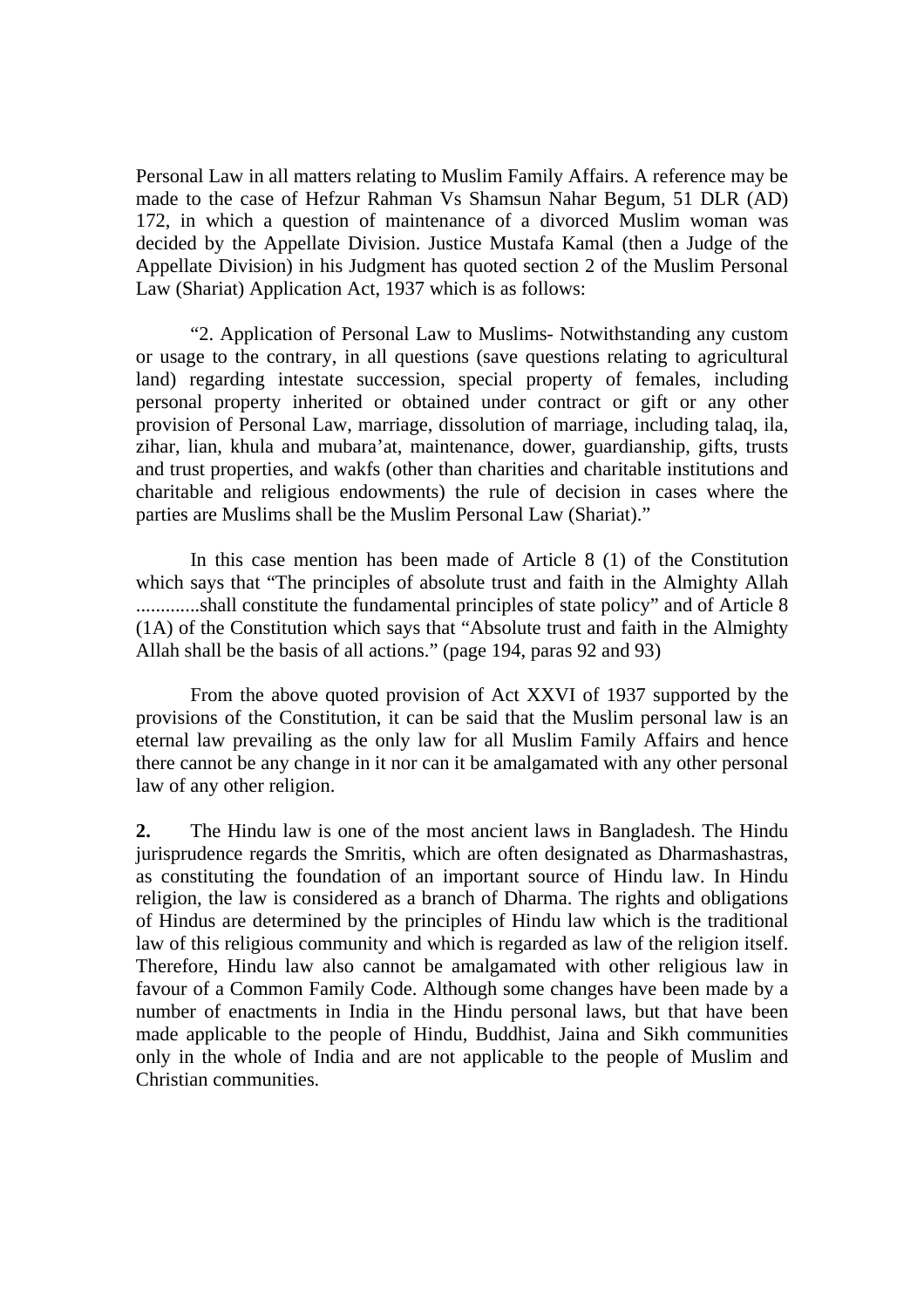**3.** The Christians in Bangladesh are mostly followers of Canon laws that are based on traditions of their respective Churches. Christian law is also the personal law of the Christians and is called the law of the religion of the community. The Buddhist community of our country has no separate system of law. They are mostly governed by the principles of Hindu law. The different Tribal Communities are guided by their indigenous religious beliefs, customs and culture. Most of the tribal people follow a Matriarchal family system.

 Whenever the laws of Bangladesh admit the operation of a personal law, the rights and obligations of Muslims, Hindus, Christians and Buddhists are determined by their personal laws which are their traditional laws called the law of the respective religions. Hindu and Christian personal laws are not static but empiric and progressive, but even then it will be very difficult in our country to make substantial changes or modifications in those laws.

 The hypothesis of a Uniform Family Code and the suggested recommendations made in the Study Report can not be given any legal coverage in our country where five different religions and their respective codes of life are practically the determinant factors in their respective family affairs.

 The religious laws of different communities of Bangladesh differ from each other in their origin, base, faith and beliefs. It will, therefore, be impossible in our country to make substantial changes in these laws to make room for a Common Family Code as proposed in the Study Report.

**4.** It is suggested in para 2 under 'Proposed Legislative Reforms' at page 101 of the Report that the laws on Inheritance, Guardianship, Marriage and Divorce of all Communities should be reviewed and examined to find out the possibility of framing a Uniform Family Code in the context of the changes and developments of the present day society.

In this respect, our opinions are as follows:-

**5. Marriage.-** Marriage under Hindu law is essentially a sacrament and not a contract. Hindu marriage is solemnized in accordance with the customary rites and ceremonies of either party thereto and where such rites and ceremonies include the Saptapadi, the marriage becomes complete and binding when the seventh step is taken. A Hindu wife regards the husband as a god. On the other hand, under Muslim law marriage is not a sacrament but a civil contract. A Muslim marriage is solemnized by proposal and acceptance in presence of two male or one male and two female witnesses. Dower is an essential ingredient of the Muslim marriage which is a sum of money the wife is entitled to receive from the husband as consideration of marriage. Christian Marriage is solemnized in accordance with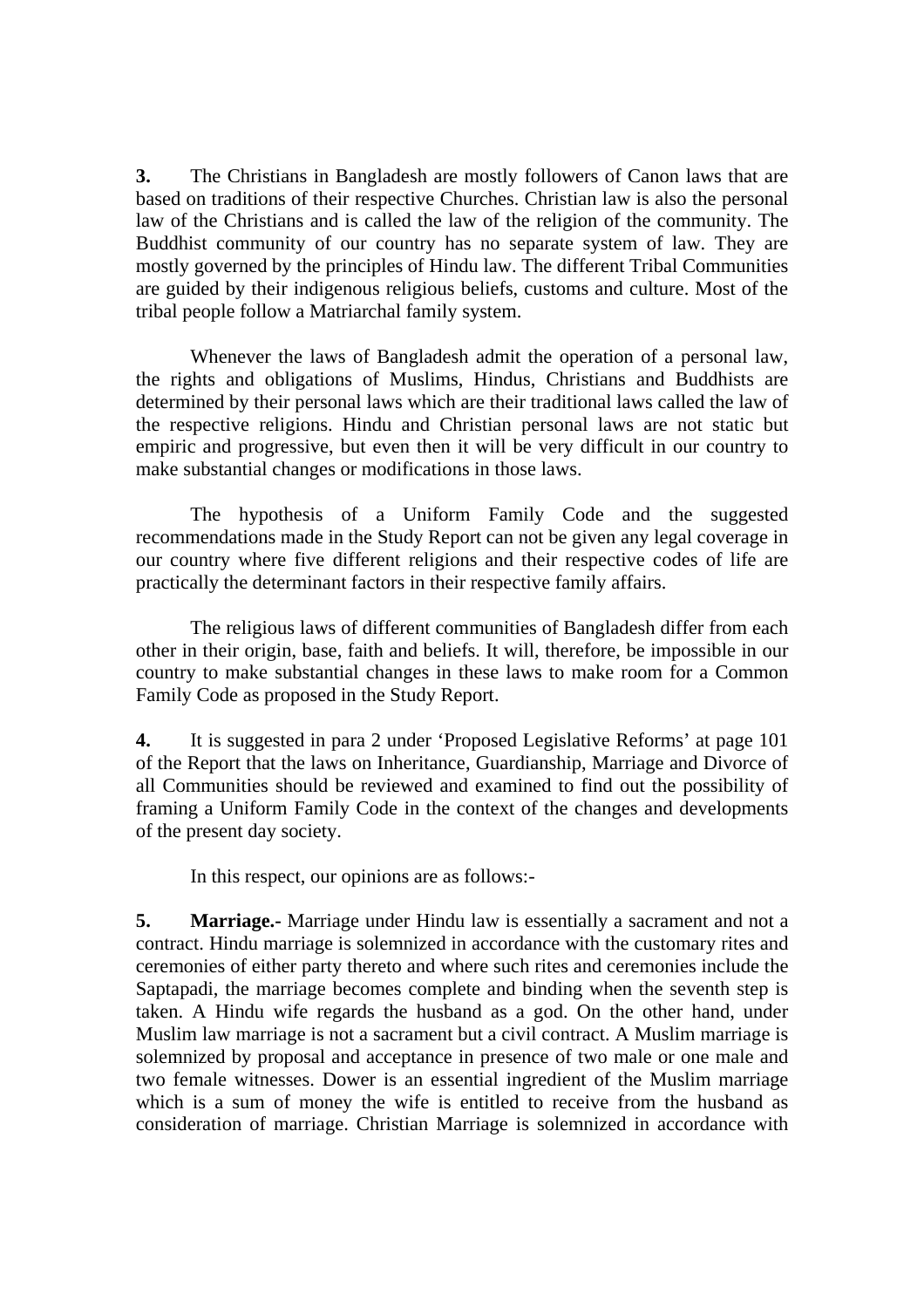the provisions of the Christian Marriage Act, 1872 and the rules, rites, ceremonies and customs of the Churches in Bangladesh. Marriage of the Buddhist is mostly arranged through consent of parents and the wedding is solemnized in the bridegroom's house by pronouncing some religious and social mantras. The various tribal communities of our country are guided by their respective customs and traditions in respect of their marriage systems. The marriage systems of Muslims, Hindus, Christians, Buddhists and tribal communities of our country are quite different from each other. The differing marriage systems cannot be amalgamated in a Common Family Code.

**6. Divorce.-** Divorce is unknown in Hindu law. In Hindu law marriage is regarded as an indissoluble union between husband and wife: So, neither party to a marriage can divorce the other. On the other hand, divorce is allowed in Muslim law. A Muslim husband may, whenever he wishes, divorce his wife without assigning any cause. The wife may divorce her husband only when such power of divorce is delegated to her by her husband. The Muslim Family Laws Ordinance, 1961 has, however, provided for a notice to be given to the Chairman of a local Government after the pronouncement of talak of a Muslim wife and the divorce will be effective after the expiry of ninety days from the date of notice. The divorce is allowed in Christian community according to the provisions of Divorce Act, 1869. So, differing divorce systems cannot be amalgamated under a Common Family Code.

**7. Guardianship.-** In Muslim law a father, if alive, is the natural and legal Guardian of the person and property of his minor child. In Hindu law father is the natural guardian of his children. The matter of Guardianship is also governed by the provisions of Guardian and Wards Act, 1890, which is applicable to all citizens.

**8. Inheritance.-** The Muslim law of Inheritance is also a Quranic law prescribing specific share for each individual nearest relations including female heirs in the property left by a deceased person. The distribution of property of a deceased Muslim person is made according to the principle that within the limits of each class of heirs, the nearer in degree excludes the more remote. On the other hand, in Hindu Law there are two systems in the matter of inheritance. These are (1) Mitakshara system and (11) Dayabhaga system. The Dayabhaga school of law governs the system of inheritance for Hindus in Bangladesh. The Hindu women get only life interest in the property. In respect of stridhan (women's property) a Hindu woman can deal with her property in any way she likes. On the other hand, the Succession Act of 1925 governs the matters of inheritance in the case of the Christians. Thus, the inheritance systems of Muslims, Hindus and Christians are different from each other. So, these differing inheritance systems cannot be amalgamated in a Common Family Code.